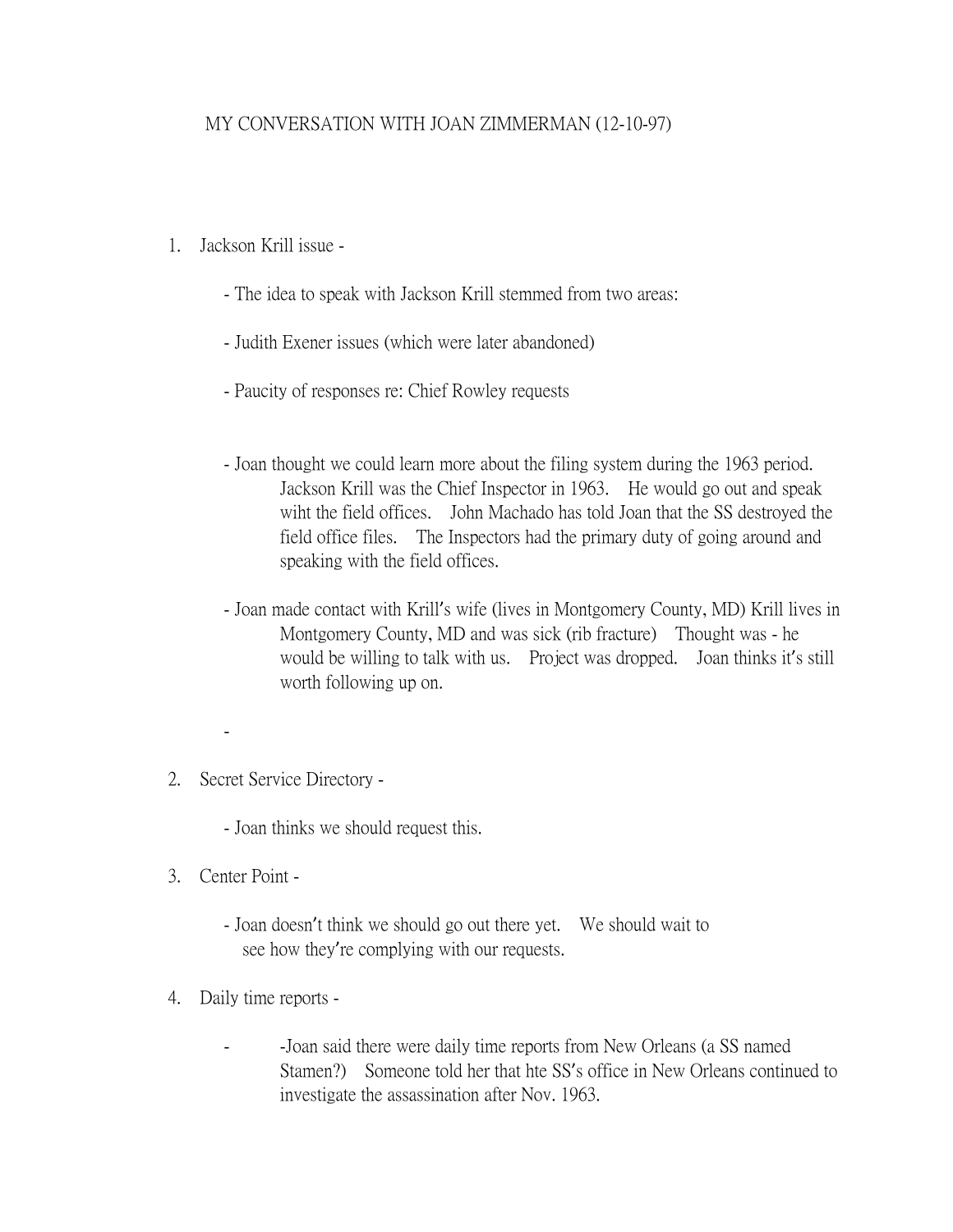- Joan says there are daily time reports beyond the daily shift reports
- Joan told Ann Parker that the daily shift reports should also be included. Ann told Joan that she would show these to John once he got back from vacation.
- 3. Joan thought it was very important for us to make sure that we check with NARA to make sure that the USSS has RIF'd everything.
- 4. Joan was concerned about NARA's list which indicates that documents are "missing." She thinks every document should be checked against every RIF.
- 5. Joan stated there would be more information in her e-mail correspondences and that Jeremy knew how to access those.
- 6. Chet needs to enter this stuff into the computer. RIF's should be checked RIF by RIF.
- 7. Joan thinks we should ask USSS for a list of people who had access to the material before it was at Suitland.
- 8. Eileen Dineen threat sheets ball is in our court.
	- Joan told me to look at Jane Vezeris' letter.
	- - David Marwell was having some "ex-parte" conversations with Jane Vezeris regarding this issue. She thinks this conversation occurred in November, 1996.
		- Board rescinded its vote in the Federal Register
	- -- Joan thinks we should ask for the raw files on these individuals in the threat sheets. (Per Joan: Implicit in Blakely's letter is a request for the raw files). She thinks we should request the abstracts, and that this will give us a clue on how they are approaching the issue).
	- It's a new issue for us to start fresh from.
	- Joan thinks that Machado went to the White House and spoke with Bill